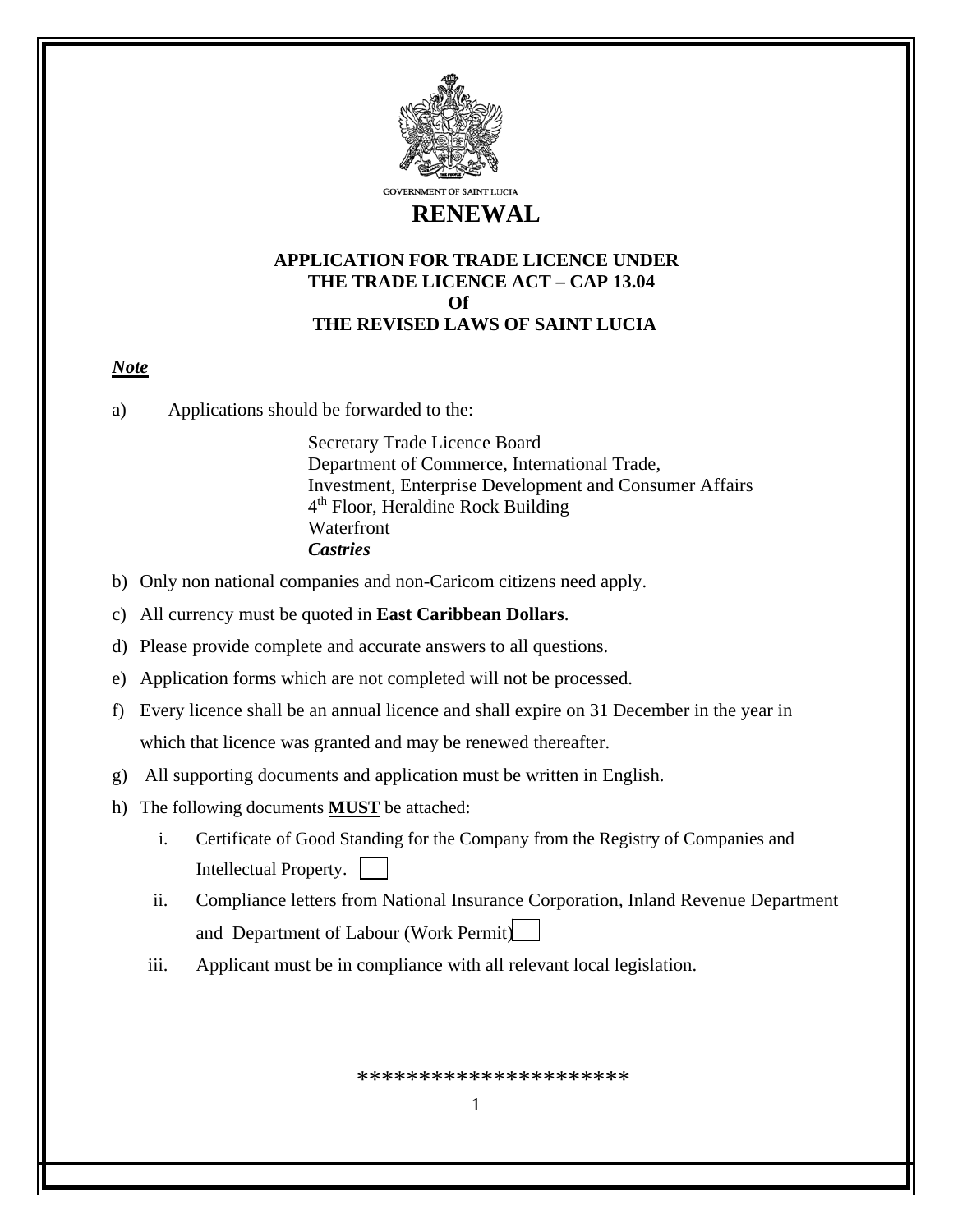|                                                                                                                       | (Block Capital Letters) |
|-----------------------------------------------------------------------------------------------------------------------|-------------------------|
| (a) Business Address (In Saint Lucia):                                                                                |                         |
|                                                                                                                       |                         |
|                                                                                                                       |                         |
| (b) Mailing Address:                                                                                                  |                         |
| <u> 1989 - Johann Stoff, deutscher Stoff, der Stoff, der Stoff, der Stoff, der Stoff, der Stoff, der Stoff, der S</u> |                         |
| ,我们也不能在这里的时候,我们也不能在这里的时候,我们也不能在这里的时候,我们也不能会在这里的时候,我们也不能会在这里的时候,我们也不能会在这里的时候,我们也不能                                     |                         |
| (c) Business Type:                                                                                                    |                         |
| Sole Trader________ Partnership________ Incorporation________ Franchise__________                                     |                         |
|                                                                                                                       |                         |
| (d) Date of Commencement: _______ (e) Date of First Approval: ___________                                             |                         |
|                                                                                                                       |                         |
|                                                                                                                       |                         |
|                                                                                                                       |                         |
| Nationality of Applicant(s) ____                                                                                      |                         |

4. State names, nationalities, domicile of shareholders and percentage of Share Capital.

| <b>Name</b> | <b>Nationality</b> | <b>Domicile</b> | Percentage<br>of Share<br>Capital |
|-------------|--------------------|-----------------|-----------------------------------|
|             |                    |                 | 0%                                |
|             |                    |                 | 0%                                |
|             |                    |                 | 0%                                |
|             |                    |                 | 0%                                |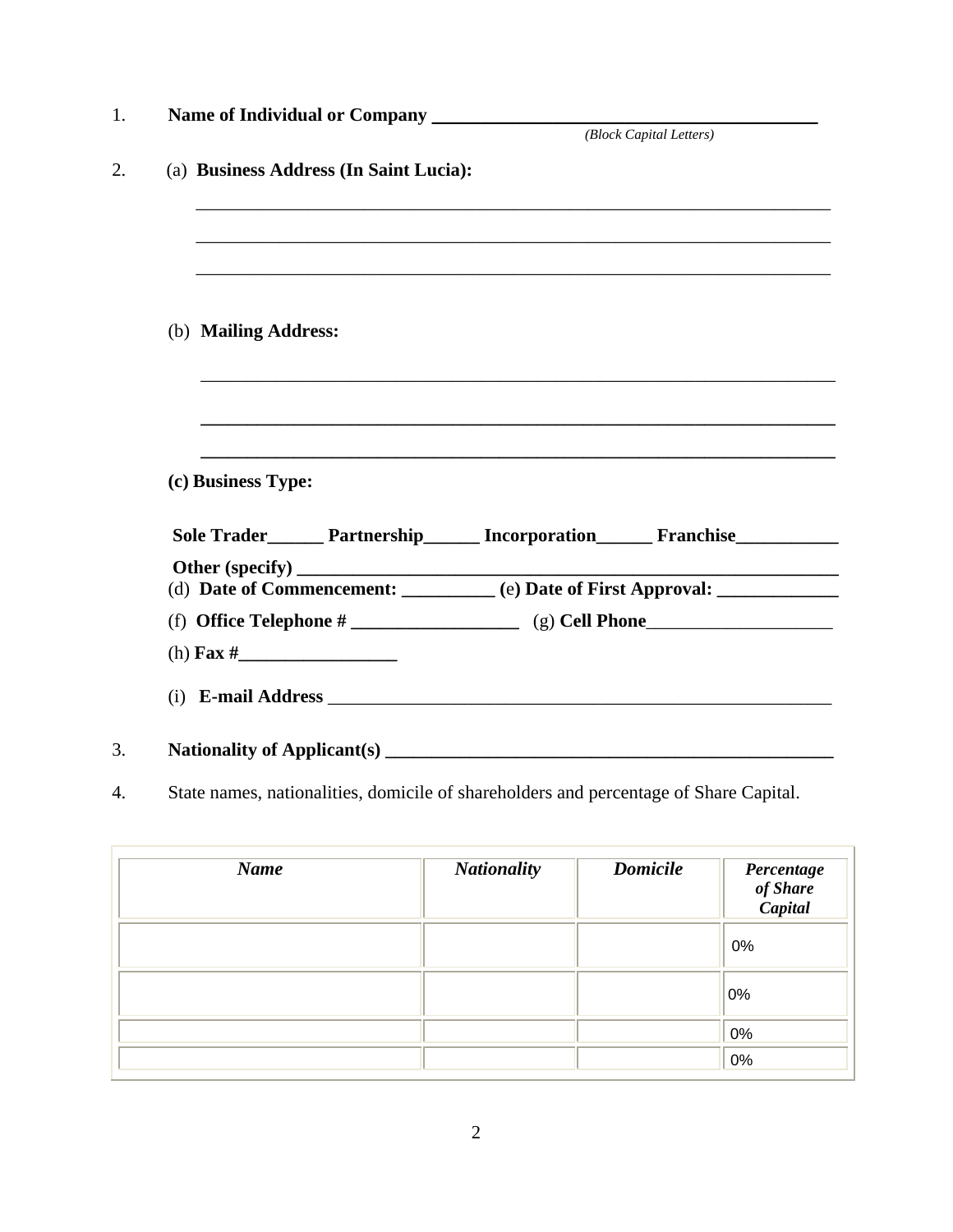5. Provide the following information on each applicant and or each Director of the Company applying for a Trade Licence.

| <b>Name</b>              | <b>Permanent Address</b> | <b>Nationality</b> | <b>Passport No</b> | Date and<br><b>Place of</b><br><b>Issue</b> | <b>Place and Date</b><br>of Birth | Particulars of<br>current<br>employment<br>and<br>or<br>business experience |
|--------------------------|--------------------------|--------------------|--------------------|---------------------------------------------|-----------------------------------|-----------------------------------------------------------------------------|
| i)                       |                          |                    |                    |                                             |                                   |                                                                             |
| $\overline{\textbf{ii}}$ |                          |                    |                    |                                             |                                   |                                                                             |
| $\overline{\text{iii}}$  |                          |                    |                    |                                             |                                   |                                                                             |
| $\overline{i}$           |                          |                    |                    |                                             |                                   |                                                                             |

**Note:** Additional information can be supplied on a separate page if necessary.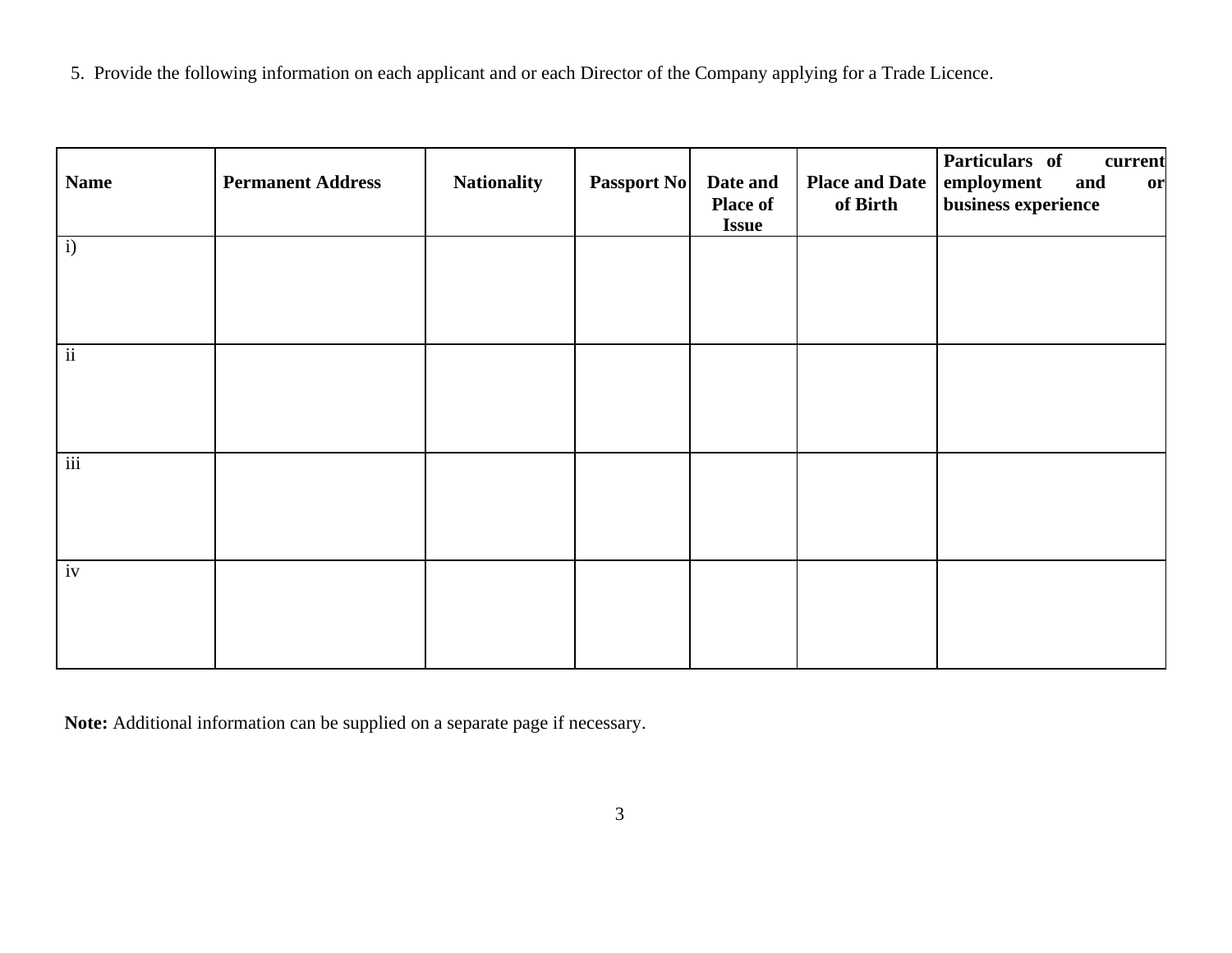# 6. **Capital Investments (EC\$)**

| <b>Item</b>                            | Value To date (EC\$) | <b>Expected During</b><br>Liscensing<br>Period |
|----------------------------------------|----------------------|------------------------------------------------|
|                                        |                      |                                                |
| Land                                   |                      |                                                |
|                                        |                      |                                                |
| <b>Building/Leasehold Improvements</b> |                      |                                                |
| :Freehold                              |                      |                                                |
| :Leasehold                             |                      |                                                |
| :Leasehold Improvements                |                      |                                                |
| <b>Fixed Assets</b>                    |                      |                                                |
|                                        |                      |                                                |
| Other (Specify below)                  |                      |                                                |
| Total (EC\$)                           | \$0.00               |                                                |

7. Provide summary of business activities to be carried out: (use additional page(s) if necessary)

**\_\_\_\_\_\_\_\_\_\_\_\_\_\_\_\_\_\_\_\_\_\_\_\_\_\_\_\_\_\_\_\_\_\_\_\_\_\_\_\_\_\_\_\_\_\_\_\_\_\_\_\_\_\_\_\_\_\_\_\_\_\_\_\_\_\_\_\_\_\_\_\_\_\_** \_ **\_\_\_\_\_\_\_\_\_\_\_\_\_\_\_\_\_\_\_\_\_\_\_\_\_\_\_\_\_\_\_\_\_\_\_\_\_\_\_\_\_\_\_\_\_\_\_\_\_\_\_\_\_\_\_\_\_\_\_\_\_\_\_\_\_\_\_\_\_\_\_\_\_\_** 

**\_\_\_\_\_\_\_\_\_\_\_\_\_\_\_\_\_\_\_\_\_\_\_\_\_\_\_\_\_\_\_\_\_\_\_\_\_\_\_\_\_\_\_\_\_\_\_\_\_\_\_\_\_\_\_\_\_\_\_\_\_\_\_\_\_\_\_\_\_\_\_\_\_\_** 

**\_\_\_\_\_\_\_\_\_\_\_\_\_\_\_\_\_\_\_\_\_\_\_\_\_\_\_\_\_\_\_\_\_\_\_\_\_\_\_\_\_\_\_\_\_\_\_\_\_\_\_\_\_\_\_\_\_\_\_\_\_\_\_\_\_\_\_\_\_\_\_\_\_\_** 

**\_\_\_\_\_\_\_\_\_\_\_\_\_\_\_\_\_\_\_\_\_\_\_\_\_\_\_\_\_\_\_\_\_\_\_\_\_\_\_\_\_\_\_\_\_\_\_\_\_\_\_\_\_\_\_\_\_\_\_\_\_\_\_\_\_\_\_\_\_\_\_\_\_\_** 

**\_\_\_\_\_\_\_\_\_\_\_\_\_\_\_\_\_\_\_\_\_\_\_\_\_\_\_\_\_\_\_\_\_\_\_\_\_\_\_\_\_\_\_\_\_\_\_\_\_\_\_\_\_\_\_\_\_\_\_\_\_\_\_\_\_\_\_\_\_\_\_\_\_\_** 

**\_\_\_\_\_\_\_\_\_\_\_\_\_\_\_\_\_\_\_\_\_\_\_\_\_\_\_\_\_\_\_\_\_\_\_\_\_\_\_\_\_\_\_\_\_\_\_\_\_\_\_\_\_\_\_\_\_\_\_\_\_\_\_\_\_\_\_\_\_\_\_\_\_\_** 

**\_\_\_\_\_\_\_\_\_\_\_\_\_\_\_\_\_\_\_\_\_\_\_\_\_\_\_\_\_\_\_\_\_\_\_\_\_\_\_\_\_\_\_\_\_\_\_\_\_\_\_\_\_\_\_\_\_\_\_\_\_\_\_\_\_\_\_\_\_\_\_\_\_\_** 

8. Give an estimate of revenue for the year for which a Licence is being sought

#### 9. **Emp**l**oyment:**

| <b>Number currently</b> | <b>Additional number to be</b> |
|-------------------------|--------------------------------|
| employed                | employed in Licensing year     |
|                         |                                |

- a. Nationals
- b. Non-Nationals

\_\_\_\_\_\_\_\_\_\_\_\_\_\_\_\_\_\_\_\_\_\_\_\_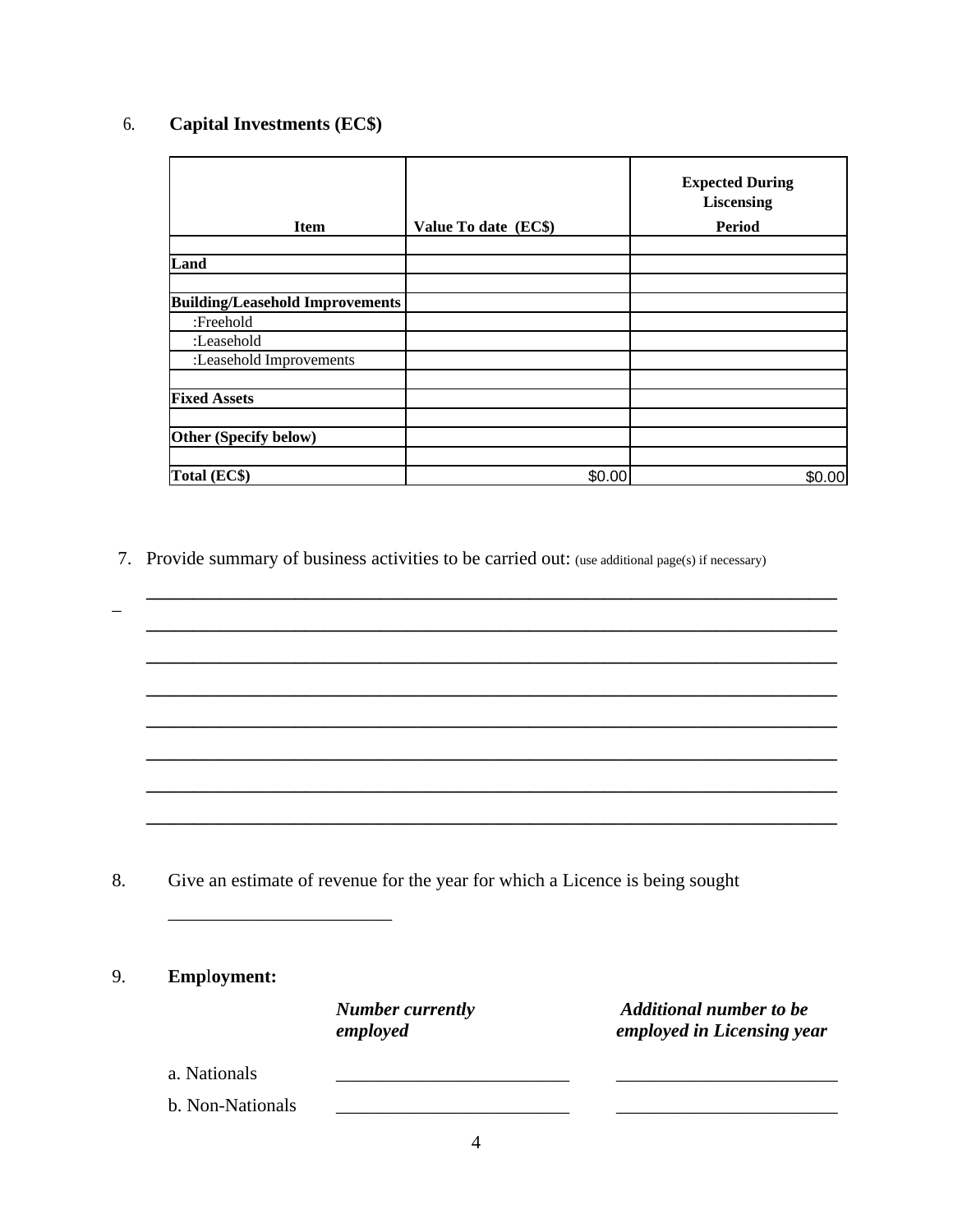10. Please provide the following information for the period just ended.

|                            |          |                              | <b>Local Sales</b><br>(EC\$) |              | <b>Export Sales</b><br>(EC\$) |          |              |
|----------------------------|----------|------------------------------|------------------------------|--------------|-------------------------------|----------|--------------|
| Product/<br><b>Service</b> | Quantity | <b>Value of</b><br>Output \$ | Quantity                     | <b>Value</b> | Country                       | Quantity | <b>Value</b> |
|                            |          |                              |                              |              |                               |          |              |
|                            |          |                              |                              |              |                               |          |              |
|                            |          |                              |                              |              |                               |          |              |
|                            |          |                              |                              |              |                               |          |              |
|                            |          |                              |                              |              |                               |          |              |
|                            |          |                              |                              |              |                               |          |              |

**\_\_\_\_\_\_\_\_\_\_\_\_\_\_\_\_\_\_\_\_\_\_\_\_\_\_\_\_\_\_\_\_\_\_\_\_\_\_\_\_\_\_\_\_\_\_\_\_\_\_\_\_\_\_\_\_\_\_\_\_\_\_\_\_\_\_\_** 

**\_\_\_\_\_\_\_\_\_\_\_\_\_\_\_\_\_\_\_\_\_\_\_\_\_\_\_\_\_\_\_\_\_\_\_\_\_\_\_\_\_\_\_\_\_\_\_\_\_\_\_\_\_\_\_\_\_\_\_\_\_\_\_\_\_\_\_** 

**\_\_\_\_\_\_\_\_\_\_\_\_\_\_\_\_\_\_\_\_\_\_\_\_\_\_\_\_\_\_\_\_\_\_\_\_\_\_\_\_\_\_\_\_\_\_\_\_\_\_\_\_\_\_\_\_\_\_\_\_\_\_\_\_\_\_\_** 

**\_\_\_\_\_\_\_\_\_\_\_\_\_\_\_\_\_\_\_\_\_\_\_\_\_\_\_\_\_\_\_\_\_\_\_\_\_\_\_\_\_\_\_\_\_\_\_\_\_\_\_\_\_\_\_\_\_\_\_\_\_\_\_\_\_\_\_** 

11 **(a) Banker's Name and Address in Saint Lucia:** 

**Authorized Signature of Applicant**

**\_\_\_\_\_\_\_\_\_\_\_\_\_\_\_\_\_\_\_\_\_\_\_\_\_\_\_\_\_\_**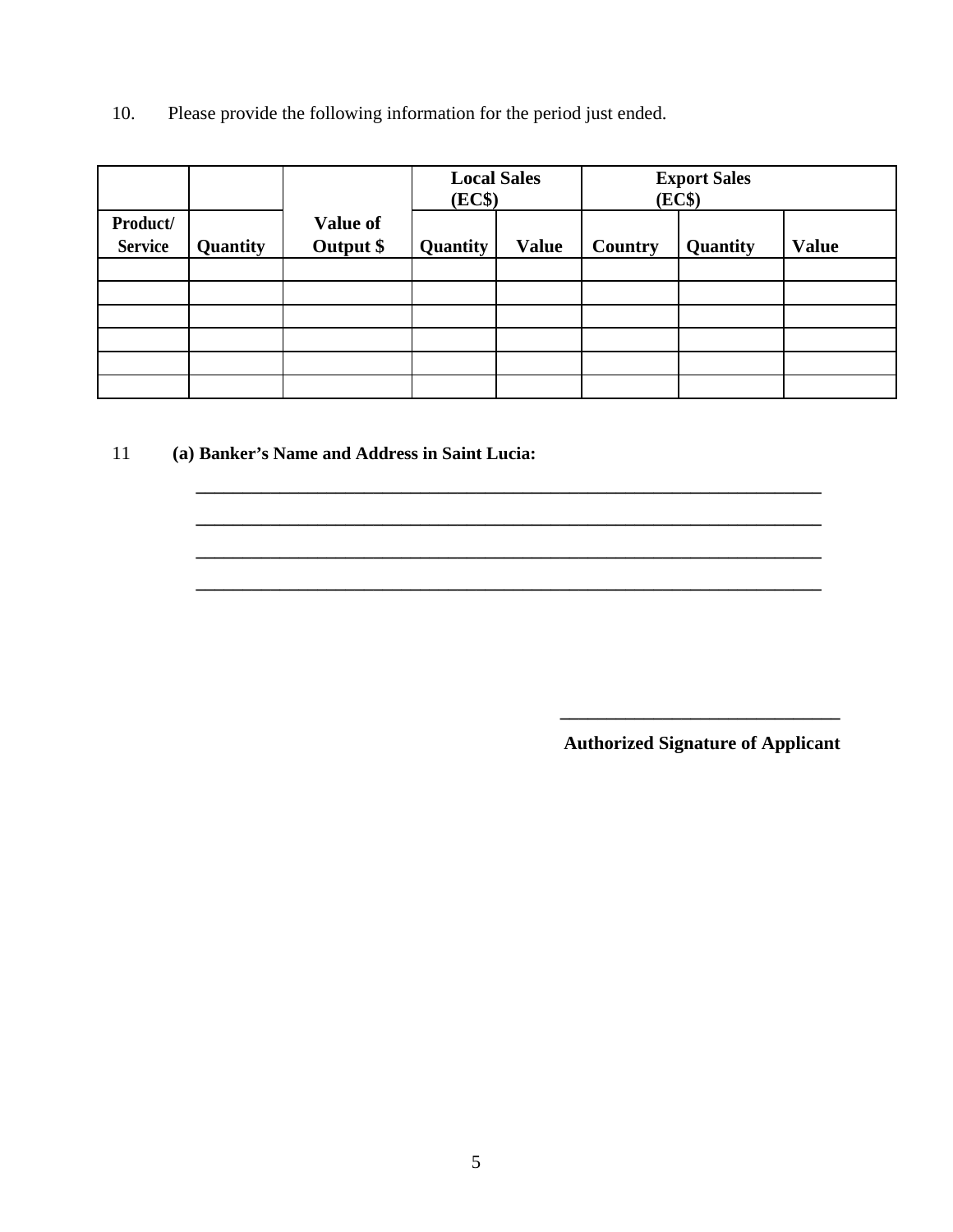#### FOR OFFICIAL USE ONLY

**Board's Recommendations:** 

**Signature of Chairperson Trade Licence Advisory Board** 

**Minister's Decision** 

**Signature of Minister** Department of Commerce, **International Trade, Investment, Enterprise Development and Consumer Affairs** 

 $\overline{\phantom{0}}$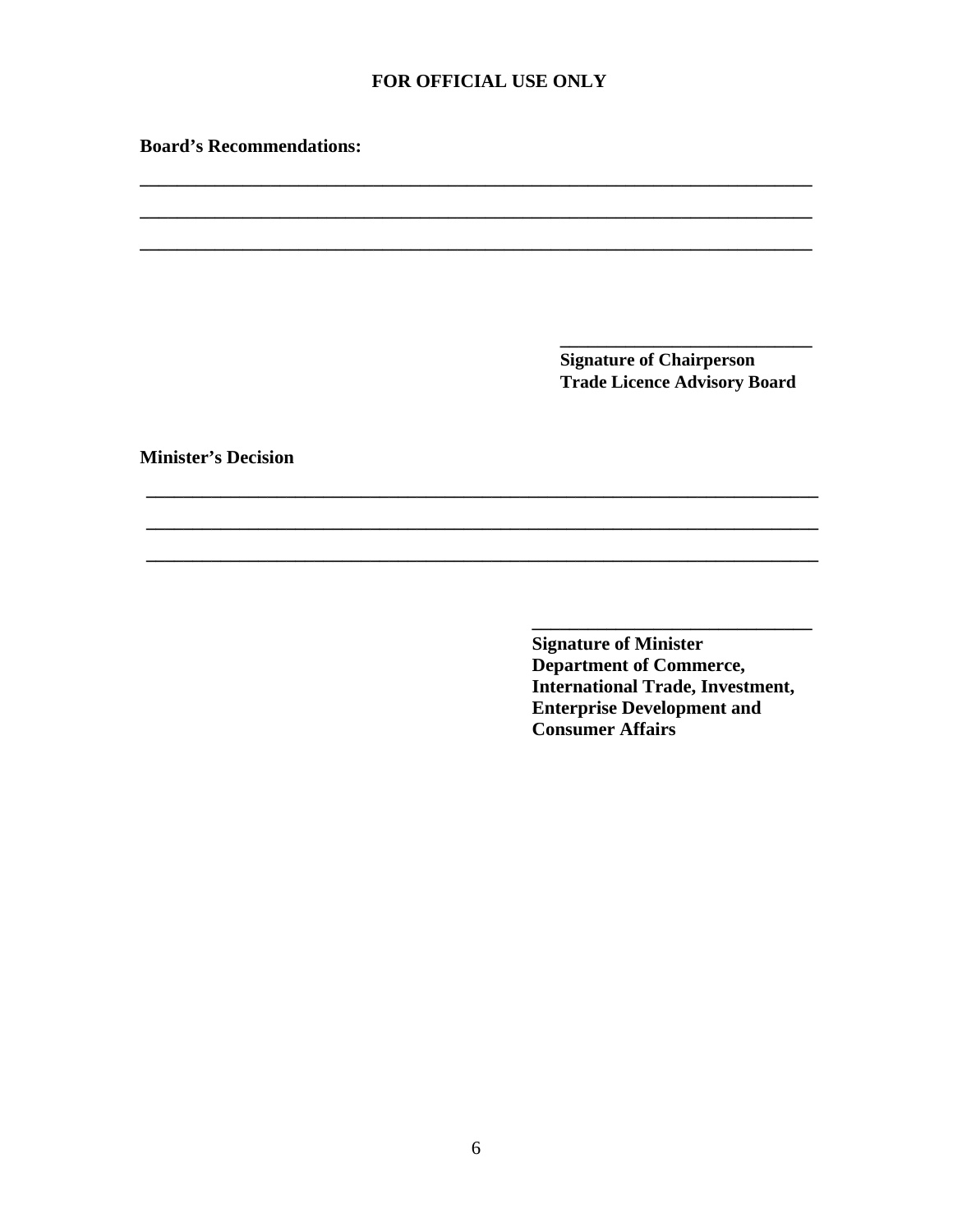### **NOTICE**

The attention of persons affected by the Trade Licence Act Cap.13.04 is drawn to the requirements of the following Sections of the Act:

**Section 3 (1)** Subject to the provision of this Act, no person shall, without having first obtained a Trade Licence:

a. Sell wares, merchandise, wines, spirits, tobacco or goods of sort in any building or place, or

b. Engage in trade

**trade**" means any operation of a commercial character by which the trader provides to customers for reward some kind of goods or services. (Section 2)

**(2)** Subsection (1) shall not apply to:

a. A CARICOM National

b. A company in Saint Lucia that is not under alien control within the meaning of Section 8 of the Aliens (licensing) Act. No. 20 of 2002

**(3)** Subject to provisions of this Act, no person shall, without the approval of the Minister responsible for Commerce

a. Sell any of the articles in paragraph (a) of subsection (1) or

b. engage in trade on behalf of:

i. A person who is not a CARICOM National; or

ii. A company that is under alien control within the meaning of Section 8 of the Aliens (Licensing) Act. No. 20 of 2002.

**Section 8 (1)** There shall be paid to the Accountant General such a fee as may from time to time be prescribed in respect of each licence issued by the Secretary to the Advisory Board. (Amended by Act 4 of 1997)

(2) An Annual fee of such amount as is set forth in the schedule shall also be paid in respect of each licence by the licencee to the Accountant General.

(3) The fees prescribed may however be reduced or waived in the public interest by the Cabinet in any case.

**Section 9** Every person who is required by the Act to obtain a licence shall produce that licence to the Secretary to the Advisory Board or a police officer not below the rank of Inspector, if requested to do so by the Secretary to the Advisory Board or such Police Officer.

i) **Section 10** Every licence shall be an annual licence and shall expire on 31 December in the year in which that licence was granted and may be renewed thereafter.